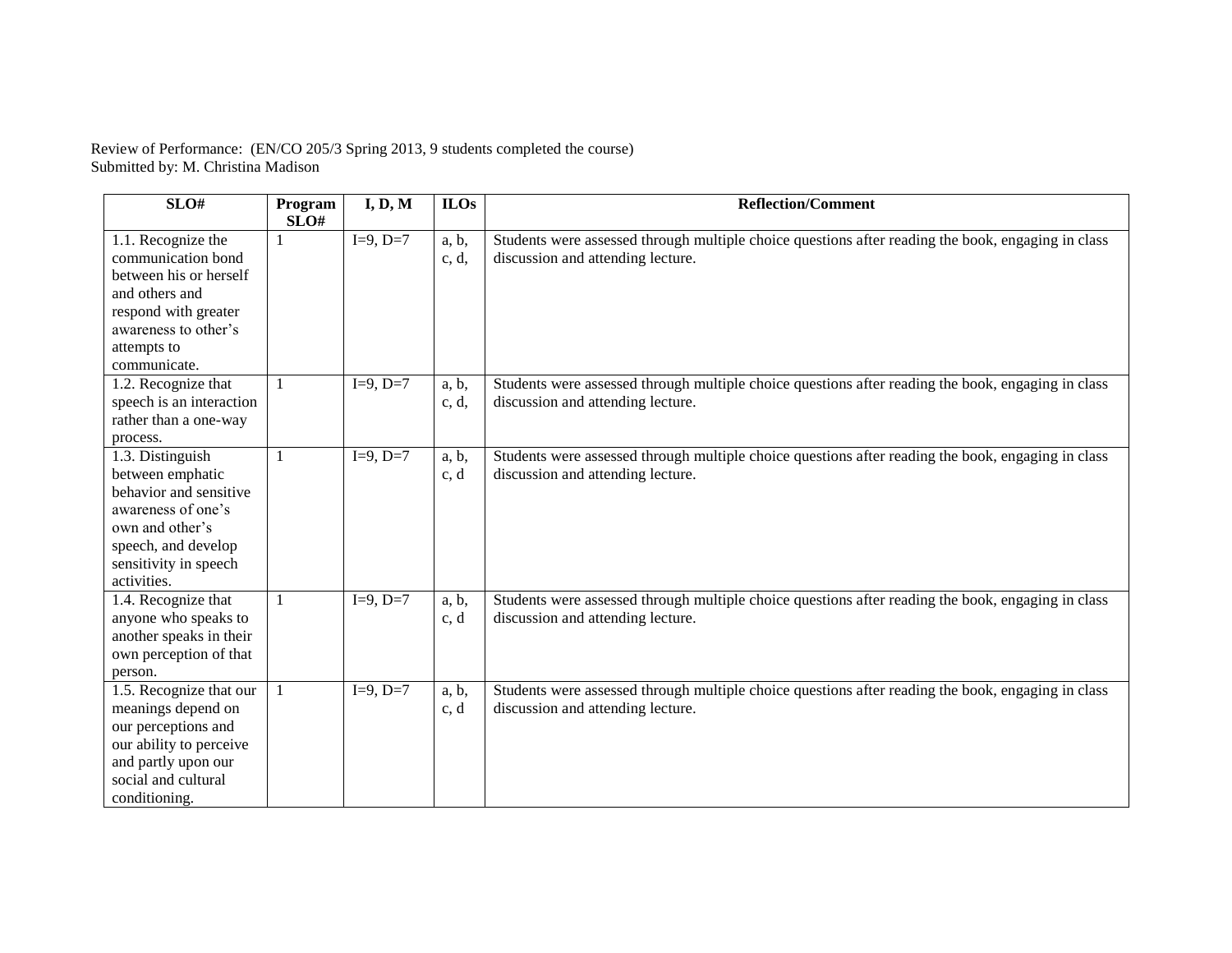| 2.1. Demonstrate a<br>usable awareness of<br>the effect of pitch,<br>quality, volume, rate,<br>timing and rhythm<br>upon tonal code.                                                        | $\overline{2}$ | Mini<br>Speeches<br>$I=9, D=7$<br>Major<br>informative<br>$I=9, D=7$<br>Major<br>persuasive<br>$I=9, D=7$ | a, b,<br>c, d,<br>e | Students gave three extemporaneous mini speeches to the class.<br>1 major speech – extemporaneous and informative<br>1 major speech – scripted and persuasive |
|---------------------------------------------------------------------------------------------------------------------------------------------------------------------------------------------|----------------|-----------------------------------------------------------------------------------------------------------|---------------------|---------------------------------------------------------------------------------------------------------------------------------------------------------------|
| 2.2. Use bodily<br>movements to enhance<br>the effectiveness of<br>communication.                                                                                                           | 2              | Mini<br>Speeches<br>$I=9, D=7$<br>Major<br>informative<br>$I=9, D=7$<br>Major<br>persuasive<br>$I=9, D=7$ | a, b,<br>c, d,<br>e | Students gave three extemporaneous mini speeches to the class.<br>1 major speech – extemporaneous and informative<br>1 major speech – scripted and persuasive |
| 2.3. Prepare speeches<br>on various topics,<br>organize subject<br>matter/research<br>material and<br>demonstrate<br>progressively more<br>speech writing difficult<br>public<br>addresses. | $\overline{2}$ | Mini<br>Speeches<br>$I=9, D=7$<br>Major<br>informative<br>$I=9, D=7$<br>Major<br>persuasive<br>$I=9, D=7$ | a, b,<br>c, d,<br>e | Students gave three extemporaneous mini speeches to the class.<br>1 major speech – extemporaneous and informative<br>1 major speech – scripted and persuasive |
| 2.4. Present him or<br>herself and ideas in an<br>effective and<br>convincing manner.                                                                                                       | 2              | Mini<br>Speeches<br>$I=9, D=7$<br>Major<br>informative<br>$I=9, D=7$<br>Major<br>persuasive               | a, b,<br>c, d,<br>e | Students gave three extemporaneous mini speeches to the class.<br>1 major speech – extemporaneous and informative<br>1 major speech – scripted and persuasive |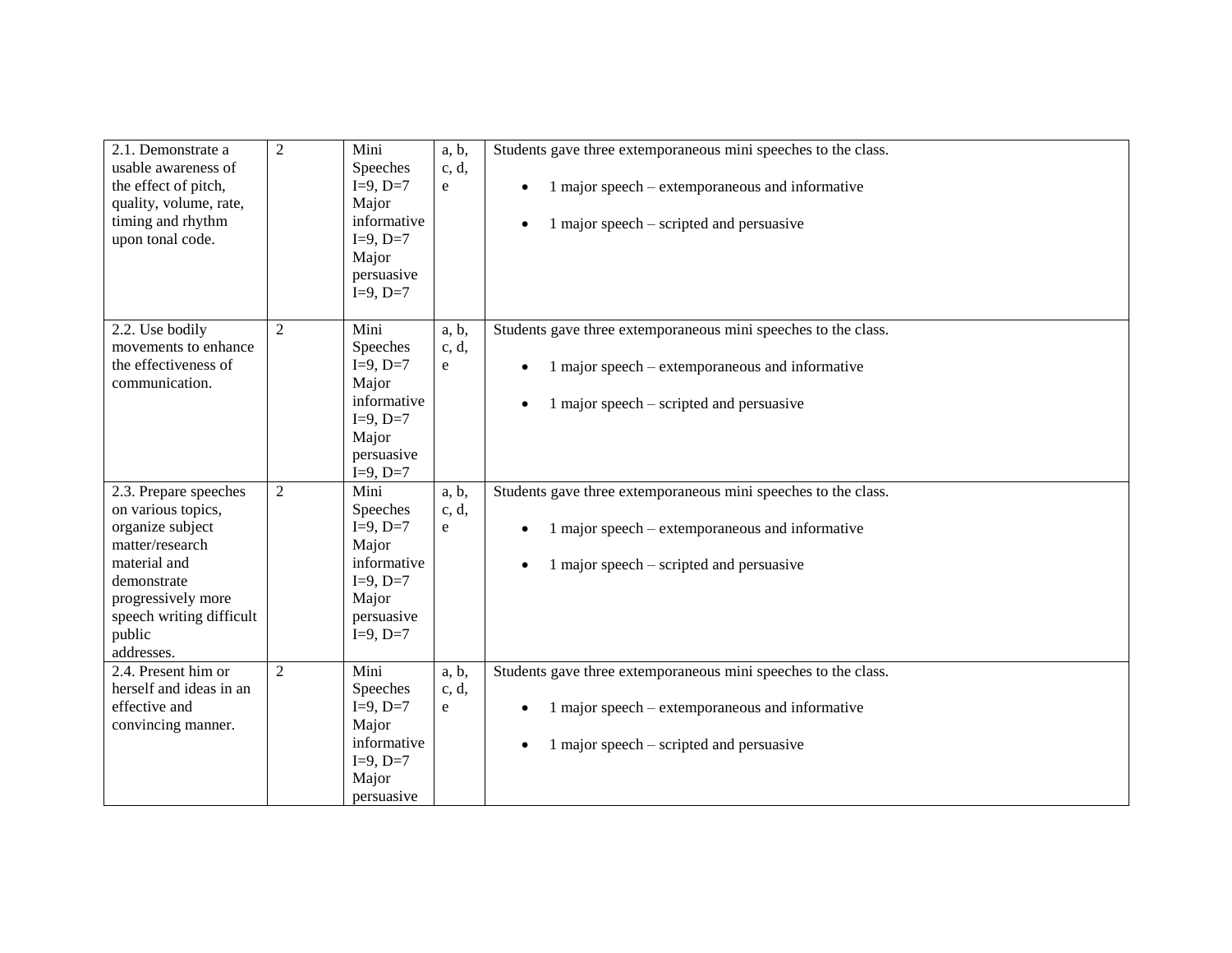|                                                                                                                                                                                                  |                | $I=9, D=7$                                                                                                |                                |                                                                                                                                                                                                                                                                           |
|--------------------------------------------------------------------------------------------------------------------------------------------------------------------------------------------------|----------------|-----------------------------------------------------------------------------------------------------------|--------------------------------|---------------------------------------------------------------------------------------------------------------------------------------------------------------------------------------------------------------------------------------------------------------------------|
| 3.1. Distinguish what<br>he or she hears from<br>the way he or she feels<br>about it.                                                                                                            | 3              | $I=9, D=7$                                                                                                | a, b,<br>c, d,                 | Students were assessed through multiple choice questions after reading the book, engaging in class<br>discussion and attending lecture.                                                                                                                                   |
| 3.2 Apply the skill of<br>critical listening and<br>note taking to evaluate<br>the speeches of peers.                                                                                            | $\mathfrak{Z}$ | $I=9, D=7$                                                                                                | a, b,<br>c, d,<br>$\mathbf{e}$ | Students were assessed through multiple choice questions after reading the book, engaging in class<br>discussion and attending lecture.<br>They also analyzed their own speeches, peers, famous speaker and provided critical, yet respectful<br>and sensitive, feedback. |
| 4.1. Differentiate<br>between nonverbal<br>messages that are part<br>of verbal messages and<br>those that are part of<br>culture.                                                                | $\overline{4}$ | $I=9, D=7$                                                                                                | a, b,<br>c, d,                 | Students were assessed through multiple choice questions after reading the book, engaging in class<br>discussion and attending lecture.                                                                                                                                   |
| 4.2. Demonstrate<br>ability to make non-<br>verbal feedback<br>consistent with verbal<br>response.                                                                                               | $\overline{4}$ | Mini<br>Speeches<br>$I=9, D=7$<br>Major<br>informative<br>$I=9, D=7$<br>Major<br>persuasive<br>$I=9, D=7$ | a, b,<br>c, d,<br>e            | Students gave three extemporaneous mini speeches to the class.<br>1 major speech – extemporaneous and informative<br>$\bullet$<br>1 major speech – scripted and persuasive                                                                                                |
| 5.1. Develop an<br>awareness of the<br>barriers and<br>breakdowns that can<br>interfere with speech<br>messages and acquire<br>practical response<br>means to<br>surmount them as they<br>arise. | 5              | $I=9, D=7$                                                                                                |                                | Students were assessed through multiple choice questions after reading the book, engaging in class<br>discussion and attending lecture.                                                                                                                                   |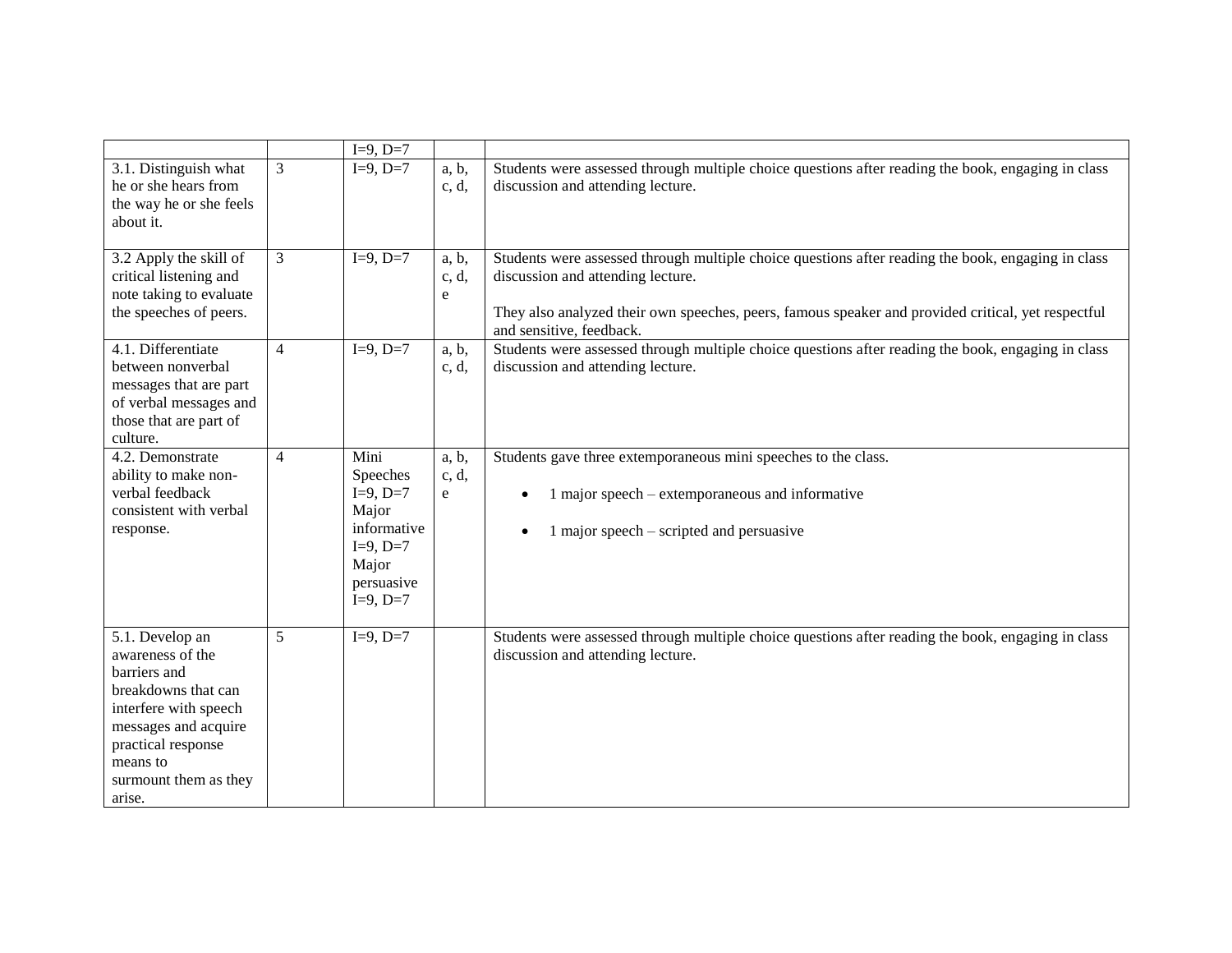| 5.2. Demonstrate the<br>various roles of the<br>communication<br>process. | 5 | Mini<br><b>Speeches</b><br>$I=9, D=7$<br>Major<br>informative<br>$I=9, D=7$<br>Major | a, b,<br>c, d,<br>e | Students gave three extemporaneous mini speeches to the class.<br>1 major speech – extemporaneous and informative<br>1 major speech – scripted and persuasive |
|---------------------------------------------------------------------------|---|--------------------------------------------------------------------------------------|---------------------|---------------------------------------------------------------------------------------------------------------------------------------------------------------|
|                                                                           |   | persuasive<br>$I=9, D=7$                                                             |                     |                                                                                                                                                               |
| 5.3. Explain the effect of 5                                              |   | $I=9, D=7$                                                                           | a, b,               | Students were assessed through multiple choice questions after reading the book, engaging in class                                                            |
| culture and gender on                                                     |   |                                                                                      | c, d,               | discussion and attending lecture.                                                                                                                             |
| communication.                                                            |   |                                                                                      |                     |                                                                                                                                                               |
| 5.4. Recognize the                                                        | 5 | $I=9, D=7$                                                                           | a, b,               | Students were assessed through multiple choice questions after reading the book, engaging in class                                                            |
| various types of                                                          |   |                                                                                      | c, d,               | discussion and attending lecture.                                                                                                                             |
| interpersonal                                                             |   |                                                                                      |                     |                                                                                                                                                               |
| communication and                                                         |   |                                                                                      |                     |                                                                                                                                                               |
| identify appropriate                                                      |   |                                                                                      |                     |                                                                                                                                                               |
| methods or strategies of                                                  |   |                                                                                      |                     |                                                                                                                                                               |
| communicating                                                             |   |                                                                                      |                     |                                                                                                                                                               |
| within them.                                                              |   |                                                                                      |                     |                                                                                                                                                               |

## **Additional observations:**

**Special comments:**

| Grade          | $10:00$ Class               |
|----------------|-----------------------------|
| Α              | 0                           |
| B              | б                           |
| $\overline{C}$ |                             |
| D              | በ                           |
| F              | $\mathcal{D}_{\mathcal{A}}$ |
|                |                             |

**Recommendations:** Passing EN 120 A with a grade of C or higher should be a required prerequisite for this course.

## **Institution Learning Outcomes: (see fourth column above)**